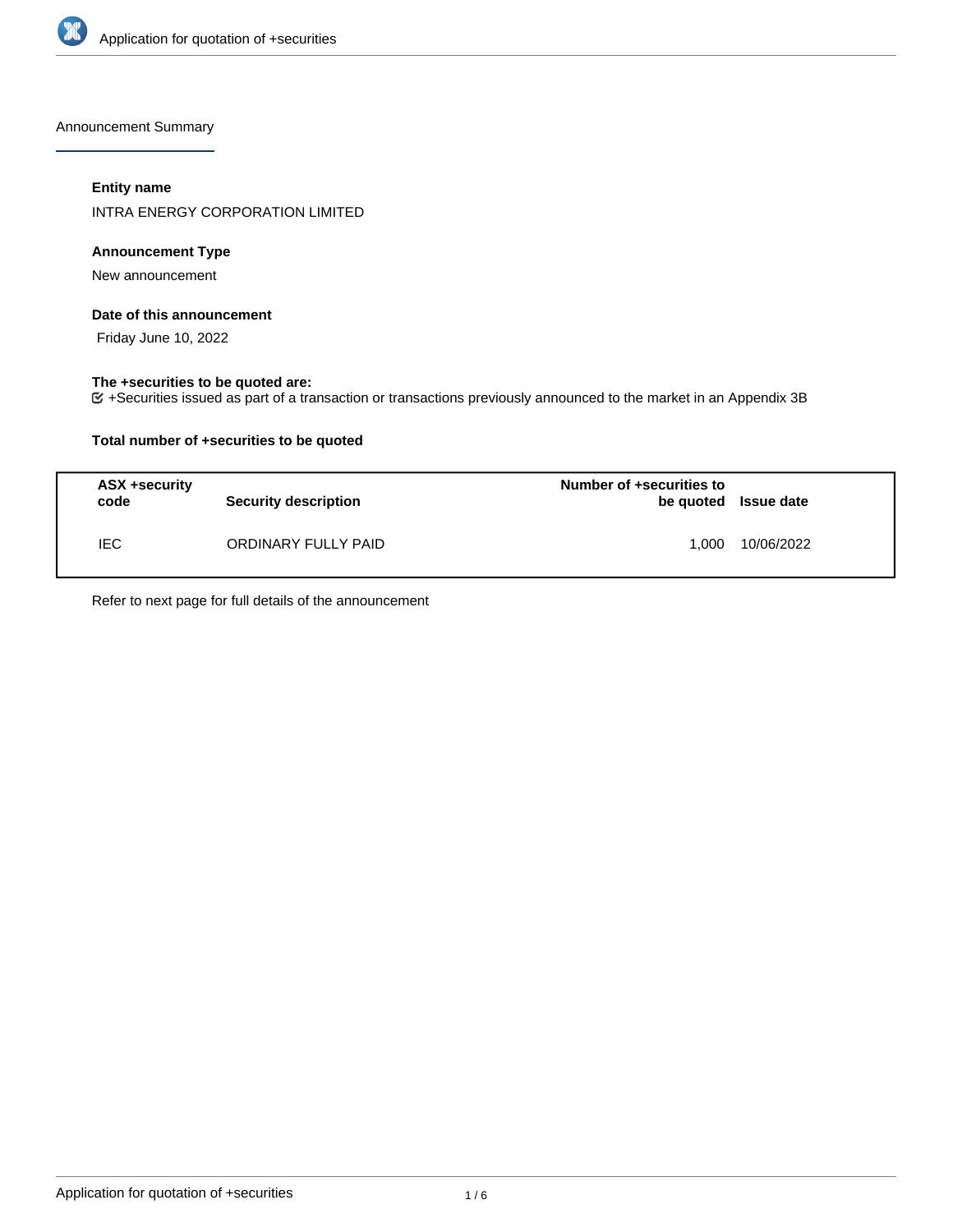

Part 1 - Entity and announcement details

## **1.1 Name of entity**

INTRA ENERGY CORPORATION LIMITED

We (the entity named above) apply for +quotation of the following +securities and agree to the matters set out in Appendix 2A of the ASX Listing Rules.

**1.2 Registered number type** ABN

**Registration number** 65124408751

**1.3 ASX issuer code** IEC

**1.4 The announcement is**

New announcement

### **1.5 Date of this announcement**

10/6/2022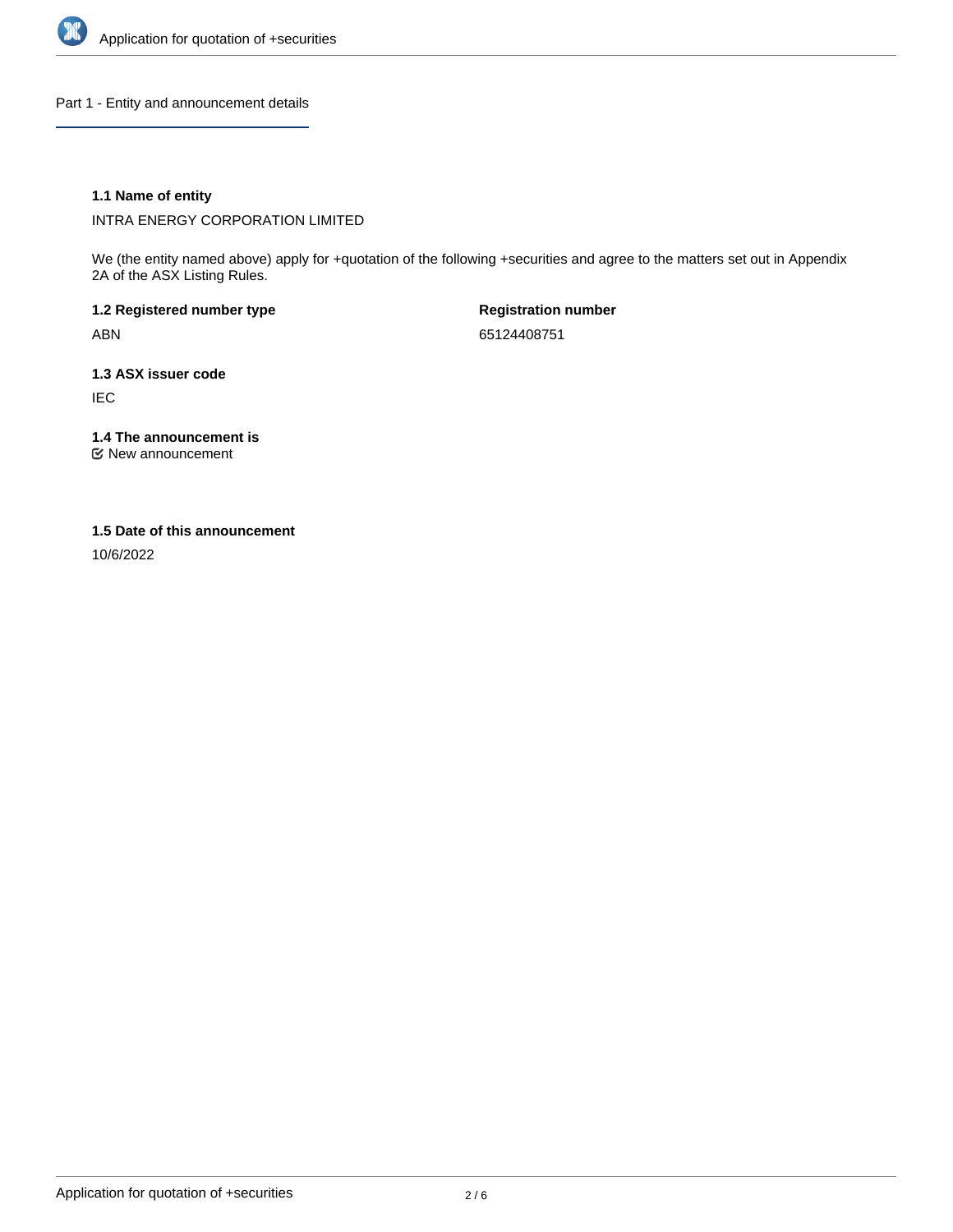

## Part 2 - Type of Issue

#### **2.1 The +securities to be quoted are:**

+Securities issued as part of a transaction or transactions previously announced to the market in an Appendix 3B

### **Previous Appendix 3B details:**

| <b>Announcement Date and</b><br>Time | <b>Announcement Title</b> | Selected Appendix 3B to submit quotation<br>reauest                                                                   |
|--------------------------------------|---------------------------|-----------------------------------------------------------------------------------------------------------------------|
| 08-Jun-2022 18:59                    |                           | New - Proposed issue of securities - IEC A non-+pro rata offer of +securities under a<br>+disclosure document or +PDS |

**2.3a.2 Are there any further issues of +securities yet to take place to complete the transaction(s) referred to in the Appendix 3B?**

No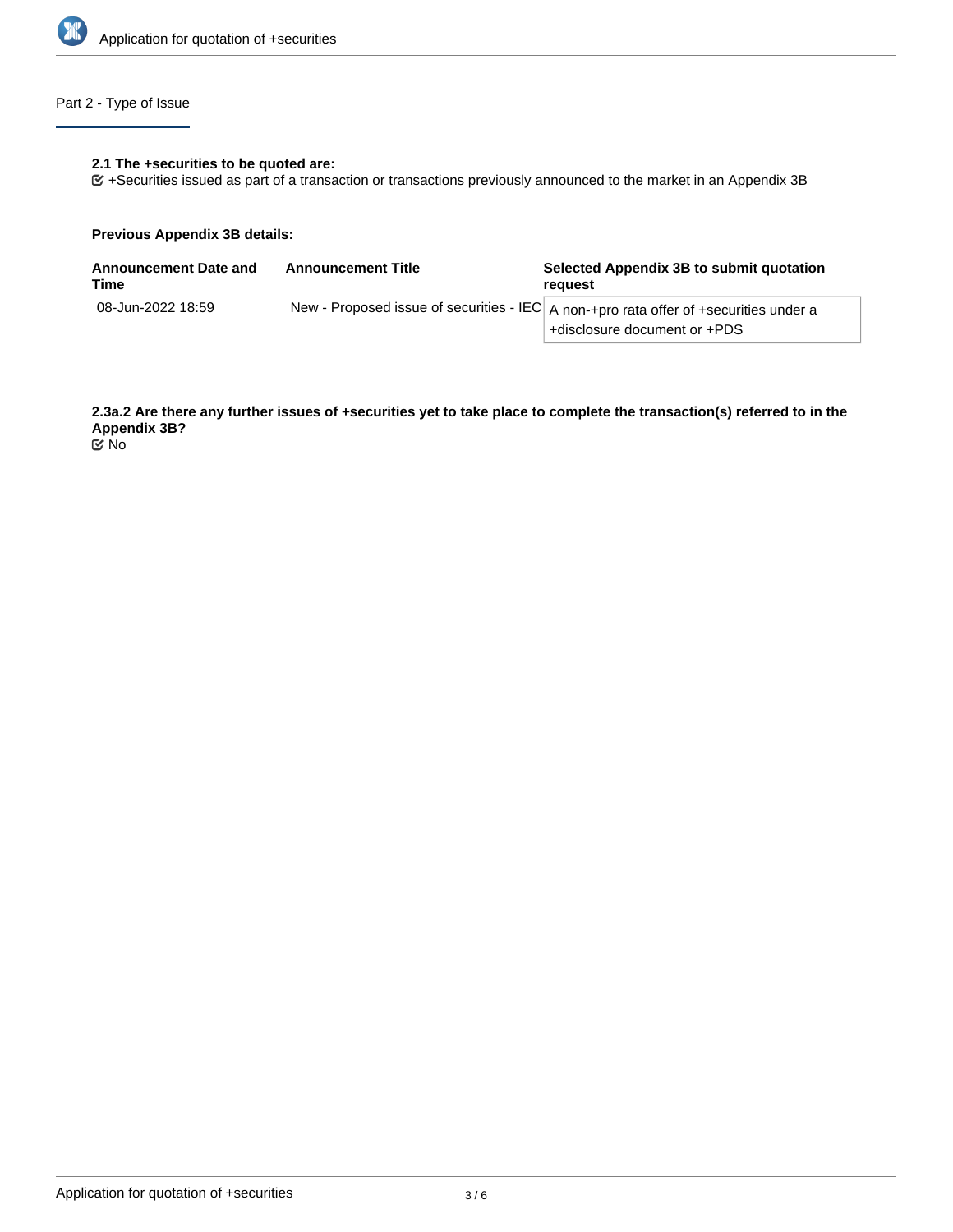

Part 3A - number and type of +securities to be quoted where issue has previously been notified to ASX in an Appendix 3B

### Issue Details

**ASX +security code and description**

IEC : ORDINARY FULLY PAID

# **Issue date**

10/6/2022

### Distribution Schedule

**Provide a distribution schedule for the new +securities according to the categories set out in the left hand column including the number of recipients and the total percentage of the new +securities held by the recipients in each category.**

| Number of +securities held | <b>Number of holders</b> | Total percentage of +securities held<br>For example, to enter a value of 50%<br>please input as 50.00 |
|----------------------------|--------------------------|-------------------------------------------------------------------------------------------------------|
| $1 - 1,000$                |                          | $\%$                                                                                                  |
| $1,001 - 5,000$            |                          | $\%$                                                                                                  |
| $5,001 - 10,000$           |                          | $\%$                                                                                                  |
| 10,001 - 100,000           |                          | $\%$                                                                                                  |
| 100,001 and over           |                          | $\%$                                                                                                  |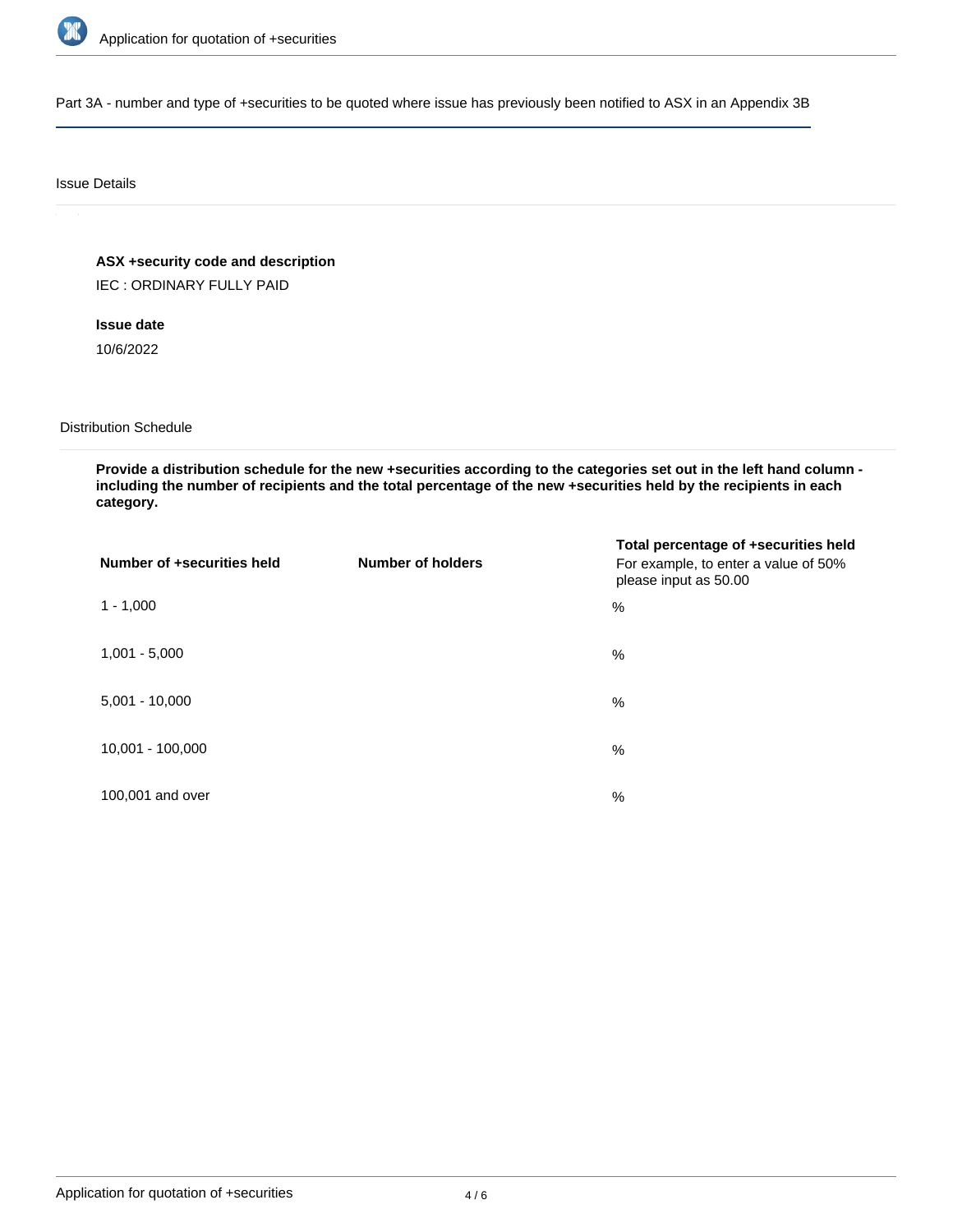

Issue details

| Number of +securities to be quoted                                                    |                                        |  |  |  |  |
|---------------------------------------------------------------------------------------|----------------------------------------|--|--|--|--|
| 1,000                                                                                 |                                        |  |  |  |  |
| Are the +securities being issued for a cash consideration?<br>$\mathfrak C$ Yes       |                                        |  |  |  |  |
| In what currency is the cash consideration being paid?                                | What is the issue price per +security? |  |  |  |  |
| AUD - Australian Dollar                                                               | AUD 0.00800000                         |  |  |  |  |
| Any other information the entity wishes to provide about the +securities to be quoted |                                        |  |  |  |  |